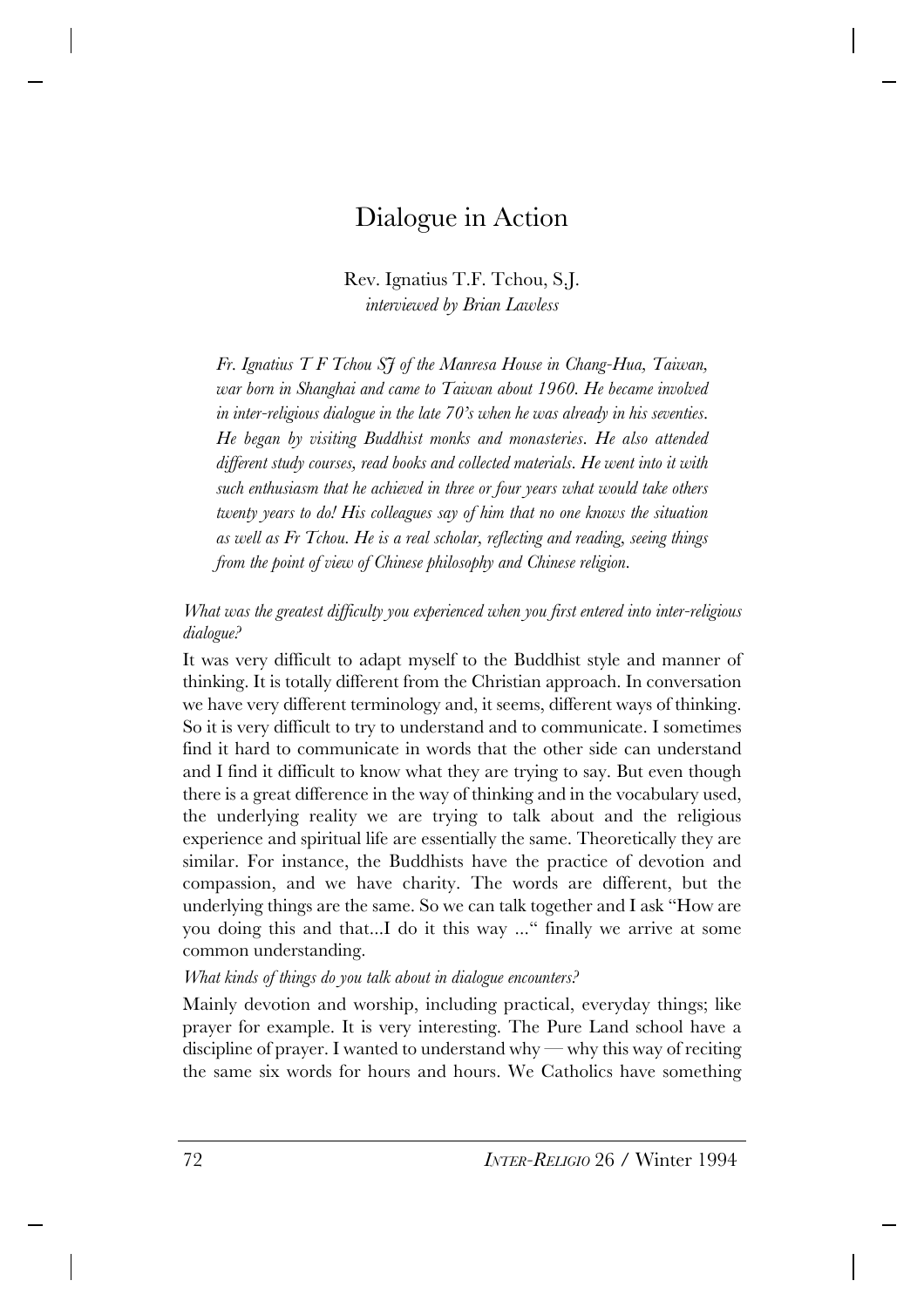similar in the rosary but I don't think anyone could say it like that for six hours. They do not have a personal God to pray to. It focuses on the self-I am the Buddha. I find it hard to understand how they can do this.

# *Have you found that you are beginning to understand what they believe?*

No, not yet. But this way of prayer I found is very good. For example, when I now recite the Rosary, I just say Ave Maria. It is enough. It becomes a mantra. I sometimes propose this manner of prayer during retreats.

# *How do modern day Christians respond?*

It depends on the level and the background. If they are from very traditional families then it is more difficult. Young people are much better at doing it... of saying two words—Ave Maria—for one or two hours. But the traditional Christians insist on reciting the whole thing. Even the way of sitting can cause problems for traditional Christians. They say that to sit in such a way is Buddhist and so they are not too comfortable with it. This is very sad to say.

## *If Christians have difficulty accepting something which they see as Buddhist, would Buddhists have difficulties with things that are Christian?*

Yes, they find it difficult to understand our concept of God, especially as portrayed in Scripture, where God sometimes punishes. For them this is a major stumbling block, very unlike Buddha who is wholly compassionate. Even the idea of a personal God is difficult to accept. We are equal. Each person is a Buddha. The idea of a supreme God is difficult for them. But from my point of view, I find it very difficult to see how one could be a religious person without a concept of God. ..it is a mystery.

The concept of a personal God explains questions like creation, the destiny of human life, religious feeling and so on. How do Buddhists answer questions like these? Or do they even ask these question?

Most do not accept the concept of creation. I ask how then the world exists. For me the world exists and so I must look for the cause, but for the Buddhists, it is not necessary to ask. This I find very curious. But on the other hand, I find re-incarnation very hard to accept, but for them it seems so natural.

# *Are they avoiding the question?*

Surely they have this question, but their own answer is satisfactory for them, but not for me. We are friends, we can talk, but on this question not...I don't know why.

# *Are there other questions like this for which answers are difficult to find?*

Yes. For example, don't kill animals or living being. For us, we can do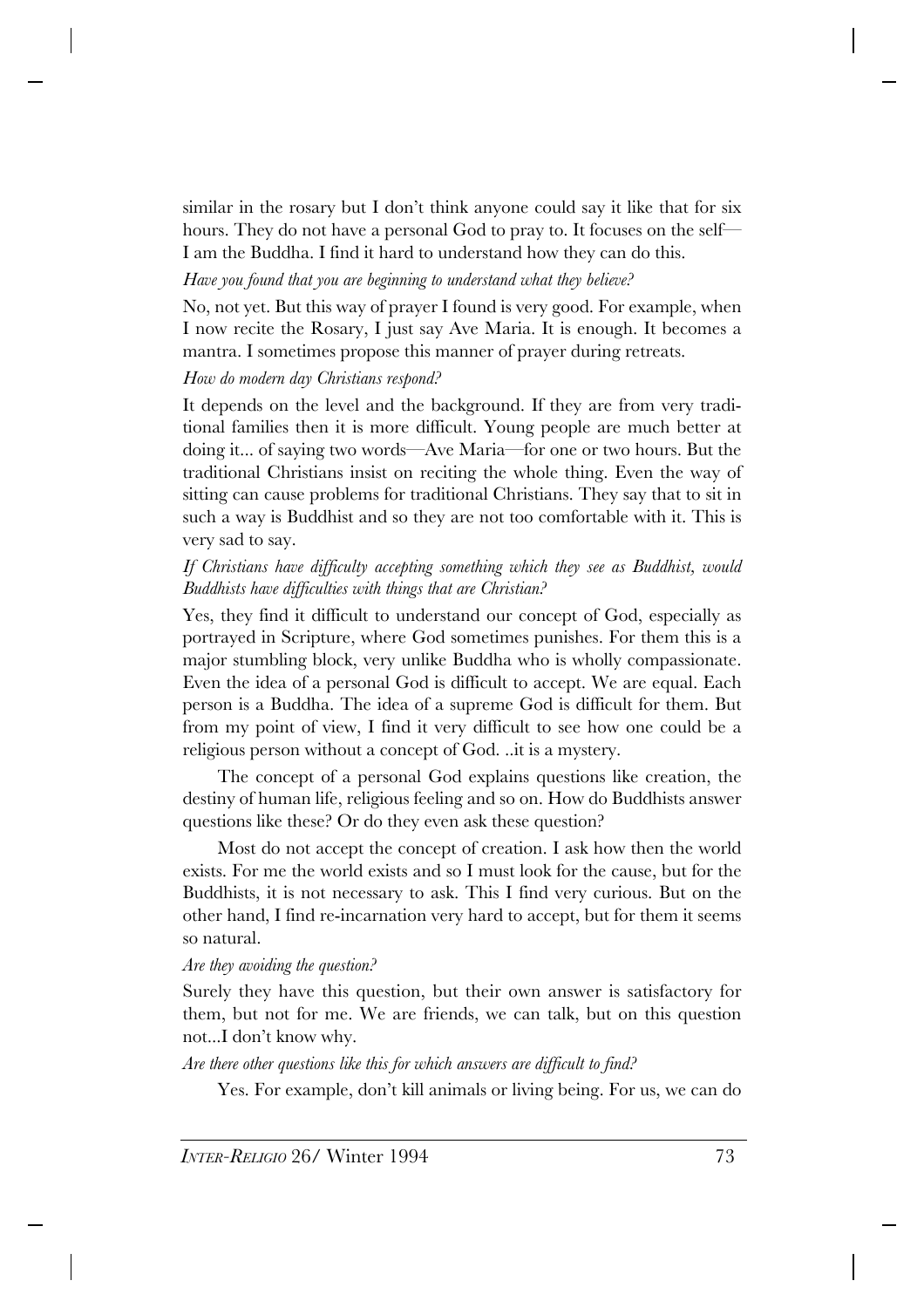it to eat, but for them, there is no right to kill living things to satisfy human needs...the animals are equal to us. However, the Buddhist personal and family morals are very close to ours. We have ten commandments, but they have a lot more, especially for nuns, more severe than for monks. There are many regulations governing their life.

# *Is your dialogue mainly with monastic Buddhism?*

No, also with lay-people. Very nice people. There is a difference between the modern and ancient lay people. Modern people are more open, more involved in social action together, and it is easier to talk with them. The doctrine is the same for lay people as it is for the monastery, but the mind and thinking are different.

# *Is there a renewal or revival of Buddhism in Taiwan?*

Yes, it seems more active now; the monasteries have vocations, activities, magazines and so on. Students can spend two or three months in a monastery living totally like a monk and after that they are free. In the universities they have Buddhist associations for the students.

# *Is this renewal bringing about a change in people's lives and spirituality?*

Yes. Different Buddhist methods are now becoming popular. One method is seeking; the second method is sitting...the Buddhist method of sitting in silence, the Buddhist method of respiration...these are very common now in Taipei. Even important persons in Government spend a day, a week, or ten days in a kind of a retreat. This is accepted by the people so there is a renewal. Mons. Lo-kuang says that the Buddhists appeal to the people and the Catholics do not because we do not have this practice of sitting, of meditating in silence. We conduct retreats, yes, especially with explanations and theory, but without the personal engagement and without sitting in silence.

# *Do the Buddhists have anything equivalent to the spiritual exercises of St. Ignatius?*

It depends on the master and on the school of Buddhism. The school of Chan, for example, doesn't explain many things, but you must stay sitting there for hours and hours. The master gives some very simple points but the idea is not to think about things but to absorb them by the heart and mind without words, like the water is soaked up little by little. There is no stress on ideas or theory. Just look at yourself, discover yourself. They do not pray to an exterior God. Recently there was a Catholic retreat preached by a lay person named Liu Chiao-lin and she taught us this way to pray. Every day we had six or seven sittings and every sitting at least three quarter of an hour. It is very difficult to adopt this way. It is a passive way. We wait on God for his graces.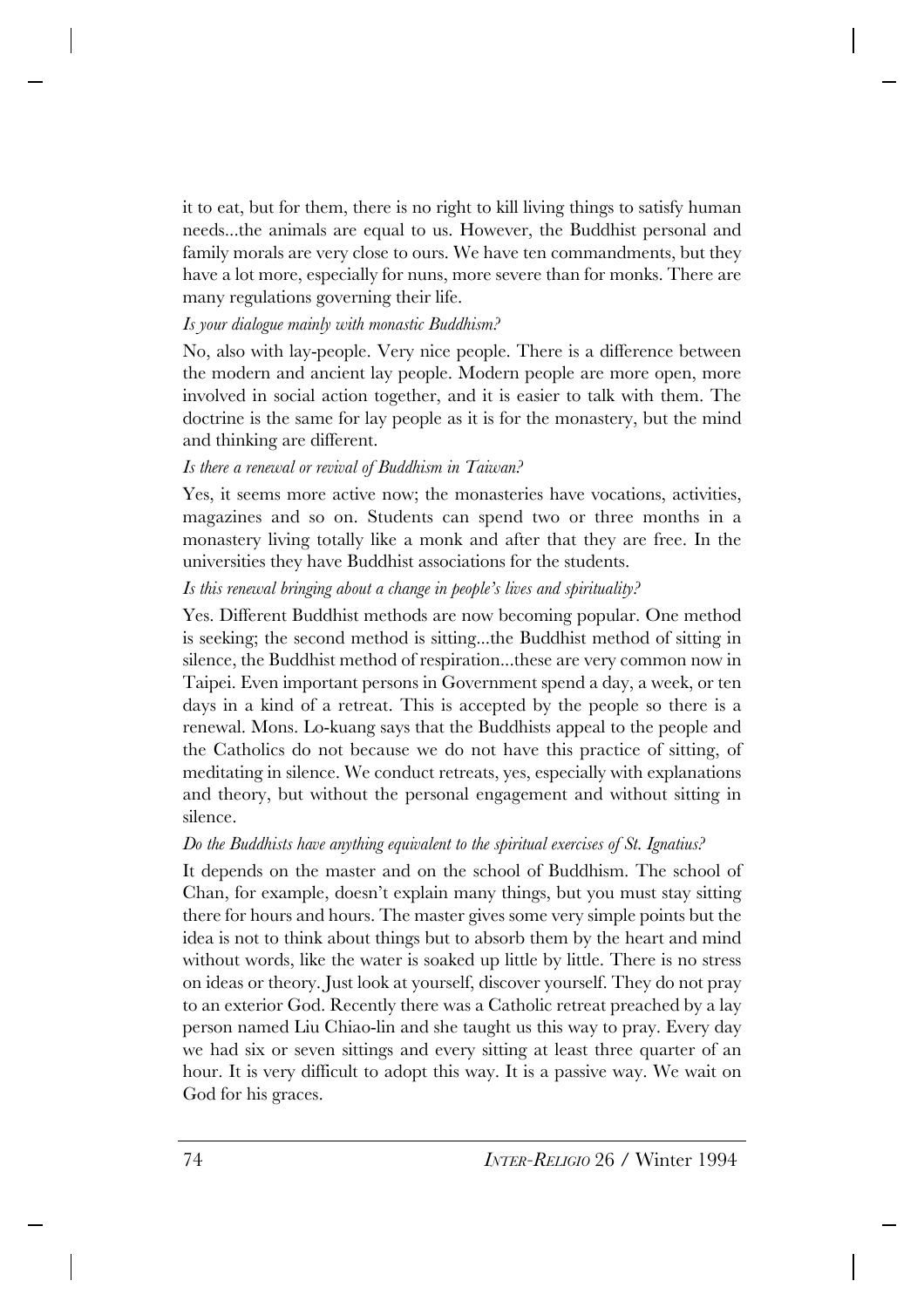# *What about the Buddhist scholars. Are they wecoming of dialogue?*

More and more so. We find that we are always welcome by the Buddhists. We say we are in the same boat. We go to the same destination. You take this direction, I take that direction. According to their theory, in the past lives we were good friends so in this life we can talk very freely and in a friendly way. This is not by accident. Friendship becomes the base and we avoid stress on the differences. We have many common things and we should focus on these. We can talk about the environment, about cooperation in the social sphere, about the interior life...etc.

## *Can you say something about the more socially active Buddhists?*

I think it is very good. It is a new form of Buddhism, especially on this large scale, such as in the field of education, schools and hospitals. I have interviewed the Buddhist nun Cheng-Yan in Hualien and asked about her interior life. I said I thought it would be very difficult for her to cultivate the interior life given the level of involvement in social action. She agreed that it was not easy, but she has her basic principles: Compassion, patience, generosity, sacrifice of self. She finds Buddha in everything just as Ignatius found God in everything.

# *Is there any conflict between compassion and strict discipline that is called for in the monastic life?*

No, it goes smoothly, but according to love. In the monastery they are strict and sometimes they punish the monks. They have a kind of fraternal correction...In the refectory they don't make noise... The strength to do this comes from the interior heart.

# *What about inter-Buddhist dialogue?*

They say we have many schools in Buddhism. Like water, each one has its way to go to the sea. Finally, all arrive at the sea. Theoretically there are differences in interpretation and explanation, but no tension. Every school and community is independent. For instance, I have an idea to start a university; so have you; so has he; and so we end up with three universities. There seems to be a great deal of duplication. On the other hand, the independence does seem to give rise to a large outpouring of creativity.

*Have you learnt anything from your dialogue encounters that has helped you to correct something neglected in Christianity?*

Yes. For example, passivity during prayer. Ordinarily we have a more active approach to meditation. However, the Oriental Church was probably closer with, for example, the Jesus prayer.

*The Catholic Church in Taiwan is dying and Buddhism seems to be growing. Is this in*